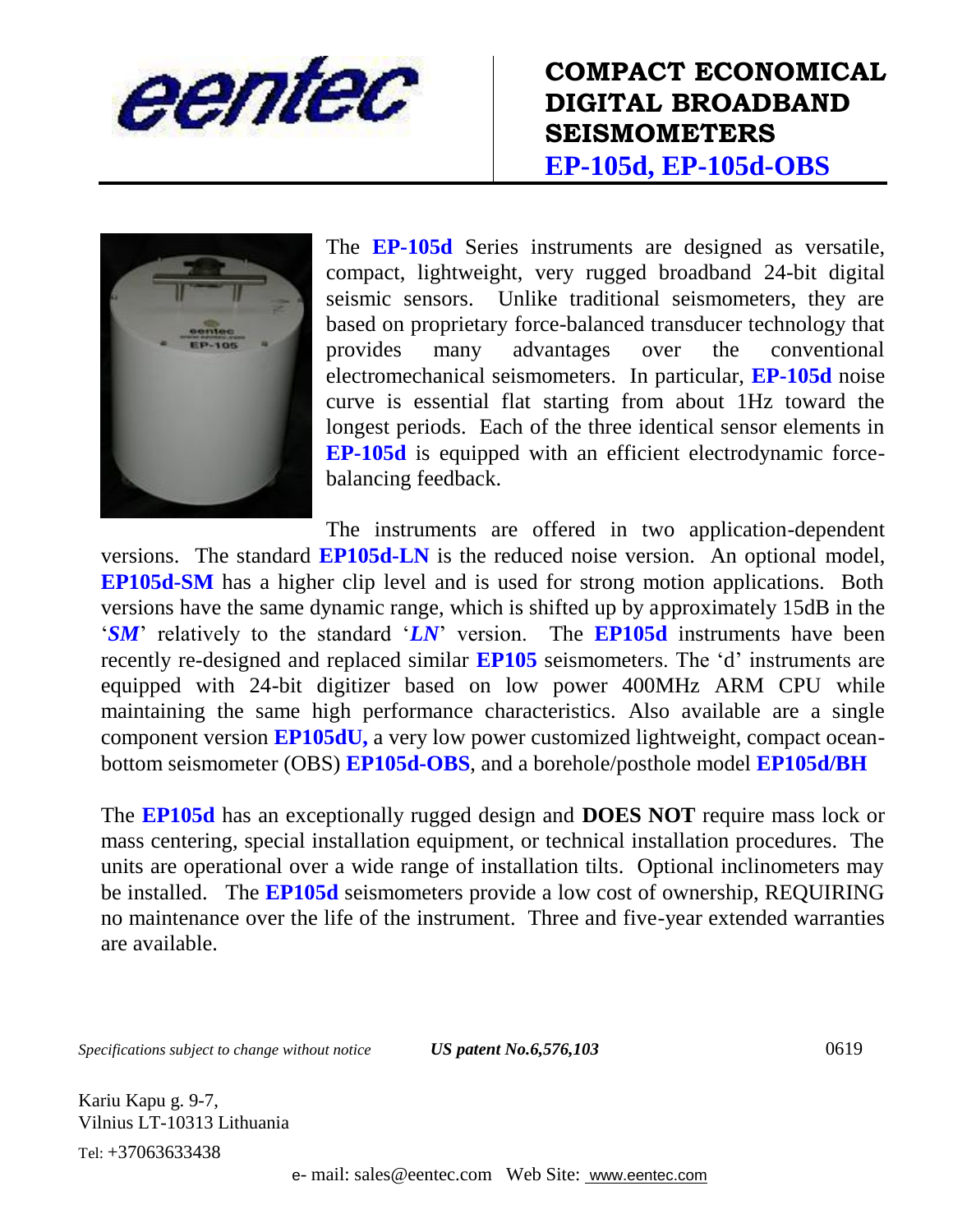## **EP-105d Sensor Specifications**

| <b>PARAMETER</b>          | <b>EP105d</b>                                                | <b>EP105d-OBS</b>       |
|---------------------------|--------------------------------------------------------------|-------------------------|
| Operating principle       | <b>Force-balanced Proprietary Sensor</b>                     |                         |
| Output signals            | 2 horizontal, 1 vertical; broad band, velocity flat response |                         |
| Dynamic Range             | 140 dB                                                       |                         |
| <b>Bandwidth</b>          | $0.033 - 50(100$ optional) Hz                                |                         |
| Generator constant        | Standard: 2000 V/m/s; Optional: 350 - 20,000 V/m/s           |                         |
| Mass Lock                 | <b>NONE REQUIRED</b>                                         |                         |
| Mass centering            | <b>NONE REQUIRED</b>                                         |                         |
| Maximum installation tilt | ±15                                                          |                         |
| Mechanical resonances     | none                                                         |                         |
| Environmental             | Waterproof, submersible (1m)                                 | Vacuum tight to 0.5 atm |
| Temperature range         | $-23$ to + 65 °C                                             |                         |
| Housing material          | Aluminum                                                     | Custom                  |
| Case diameter             | 214 mm                                                       | Custom                  |
| Case height               | 205 mm                                                       | Custom                  |
| Weight                    | 8kg                                                          | Custom                  |
| Mounting connection       | n/a                                                          | Custom                  |

## **EP-105d Digitizer Specifications**

| <b>PARAMETER</b>                  | <b>EP105d/EP105d-OBS</b>                                             |
|-----------------------------------|----------------------------------------------------------------------|
| Channels                          | 3                                                                    |
| ADC                               | 24 bit, individual for each channel                                  |
| Sampling rates                    | 1*,10*,20*,25,50,100,125*,200,250,400*,500,800*,1000,2000*,4000*Hz   |
| Gain G                            | 1, 2, 4, 8, 16, 32, 64                                               |
| Dynamic range @100Hz, RMS-FS, G=1 | 134 dB                                                               |
| Dynamic range @25Hz, RMS-FS, G=1  | 140 dB                                                               |
| Dynamic range @1Hz, RMS-FS, G=1   | 148 dB                                                               |
| External power supply             | 9-28/36 VDC                                                          |
| Power consumption                 | < 1.5 W (rec, 3 ch, Ethernet on)                                     |
| Memory type                       | microSD, 2pcs, for system and data                                   |
| Memory size                       | 32 GB (64,128 GB options) FAT32/EXT4                                 |
| Data format                       | miniSEED                                                             |
| User interface                    | WEB, smartphone compatible, with SOH monitoring                      |
| Networking                        | Ethernet 10/100 (opt. WiFi 802.11b/g/n, GPRS/3.5G, USB 2.0**, RS232) |
| Ethernet protocols                | HTTP, SCP, SSH, FTP***, Telnet***, Seedlink                          |
| Data streaming                    | Seedlink 3.1, compatible with Seiscomp, EarthWorm, Geopsy etc.       |
| Temperature range                 | $-40$ +85 °C                                                         |
| Alarms(optional)                  | 4 levels, 4 relays                                                   |
| Recording                         | continuous or Level, STA/LTA triggers                                |
| Timing stability (-25+60°C)       | ±0.3 ppm, GPS/Glonass/Beidou or NTP(opt.)                            |
| Input impedance                   | 100 kOhm    1000 pF                                                  |

\* optional \*\* without Wi-Fi or 3.5G \*\*\* without SCP / SSH

*Specifications subject to change without notice US patent No.6,576,103* 0619

Kariu Kapu g. 9-7, Vilnius LT-10313 Lithuania

Tel: +37063633438